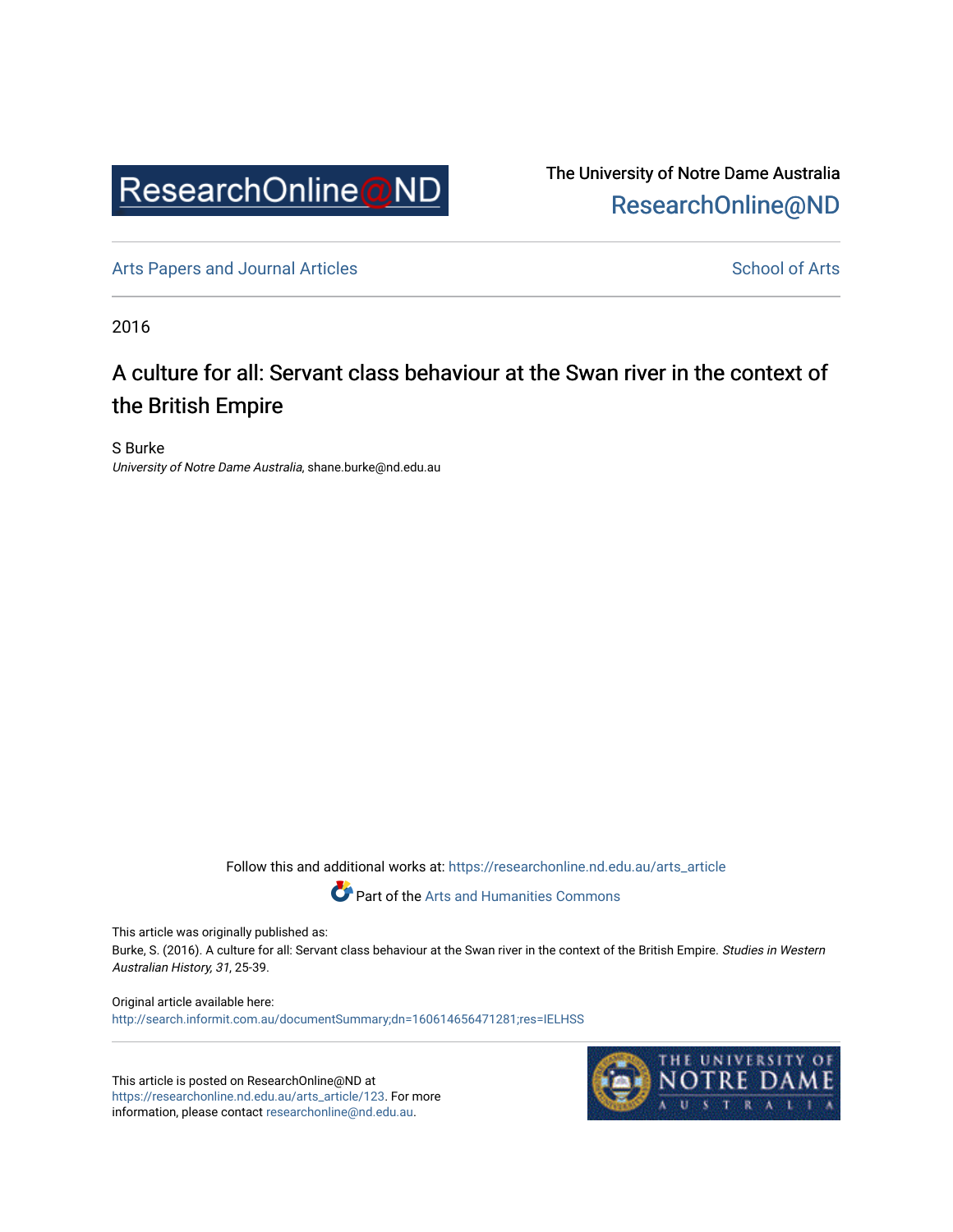## **A Culture for All: Servant class behaviour at the Swan River in the context of the British Empire**

### *Shane Burke\**

Tim Mazzarol's 1978 paper 'Tradition, Environment and the Indentured Labourer in early Western Australia<sup>'1</sup> is one of the earliest specific works that attempted to identify the psyche of the first British colonists at Swan River and the 'cultural baggage'—those fears, beliefs and backgrounds—they brought with them. About 80 per cent of the adult colonists to the Swan River were described by authorities as belonging to labouring and trade occupations.<sup>2</sup> These might be called the servant or working classes, and are hereafter simply referred to in this paper as the servant class. Mazzarol discussed the interaction of the servant class with the middle-to-upper classes—the colony's professionals and agriculturalists—in the context of the new cultural environment that formed with the new settlement.

Most members of the servant class in embryonic Fremantle (and other camps in the Swan River) were indentured for between three and five years to the professionalagricultural class who had paid their fare to the Swan River.<sup>3</sup> The behaviour of some servants in the colony's first two years attracted the ire of many, including Lieutenant Governor James Stirling.<sup>4</sup> According to Mazzarol, the conduct of the servant class affected the established affiliations between the two groups: to the professional-agricultural class, servants were supposed to be sober, hardworking and—most importantly—obedient; instead, they commonly refused to work unless provided with wages higher than what they had received for similar duties in Britain. George Fletcher Moore and William

I thank the National Trust of Australia (Western Australia Branch), Department of Parks and Wildlife, The State Records Office of Western Australia, and the many people who have assisted and continue to assist with the research at Peel town.

<sup>1</sup> Tim Mazzarol, 'Tradition, environment and the indentured labourer in early Western Australia', *Early Western Australia: Studies in Western Australia History*, vol. 3, 1978, pp. 30-7.

<sup>2</sup> Abstract from General Muster Book, showing the Amount and Description of Population at the end of the Year; with a Supplementary Notice of Persons actually in the Colony, but whose Names had not been entered in the General Muster Book at the end of the Year', *Historical Records of Australia: Series III, Despatches and Papers Relating to the Settlement of the States*, vol. 6, Melbourne, 1923, p. 622. Available online at http://gutenberg.net.au/ebooks14/1402751h.html#ch-03. (Hereafter, *HRA III*).

<sup>3</sup> R.T. Appleyard and Toby Manford, *The Beginning: European Discovery and Early Settlement of Swan River, Western Australia*, Nedlands, 1979, pp. 131-3.

<sup>4</sup> James Stirling, letter to George Murray, published in HRA III p. 617; Eliza Shaw, Letters 1829 to 1853, manuscript. Mitchell Library, B164.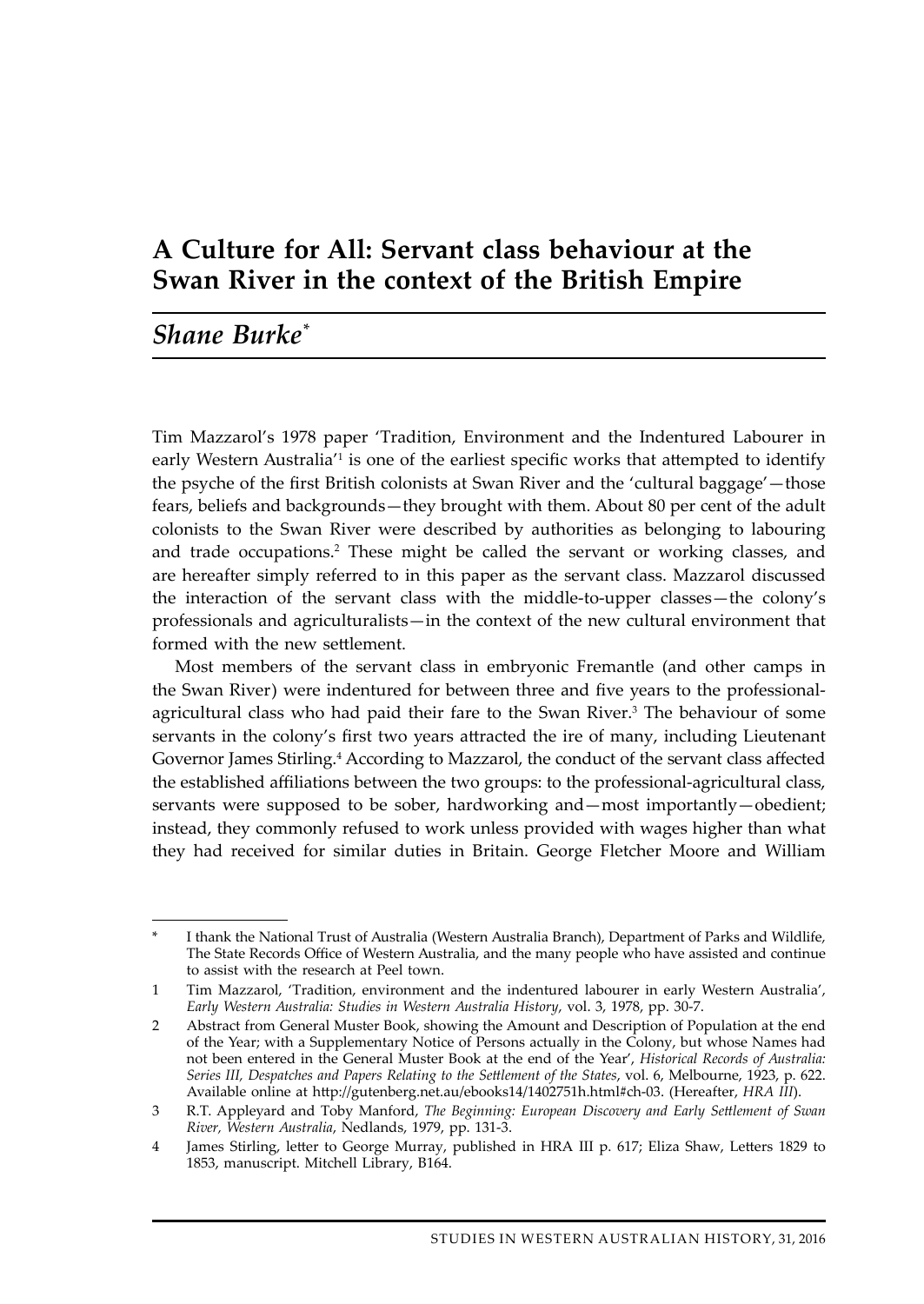Tanner often complained bitterly about the behaviour of servants.<sup>5</sup> Tanner considered that the poor quality of servants was 'the greatest draw back to our comfort',<sup>6</sup> while Moore confessed that servants generally, and his own (John Eakins and James Diermott) specifically, 'soon find their own value and act accordingly'.<sup>7</sup> Such reports show not only the opinion of employers regarding servants in the new colony, but also the mindset of those of the servant class.<sup>8</sup> As Mazzarol states, it is clear from employers' accounts and servant behaviour that the two groups had different intensions in the new colony for those who had served as servants and workers in the old country.<sup>9</sup> Furthermore, it is just as clear that the new cultural environment formed within the colony caused a re-evaluation of people's roles.

To make sense of servant behaviour in the first years of the Swan River, Mazzarol looked at the living conditions of agricultural labouring families in Britain in the 1810s and 1820s. Changes in the three-tiered British agricultural population structure (comprising landlords, tenant farmers and agricultural labourers) strained the living conditions of those in Britain at the lowest rung of the system. The resulting violence by agricultural labourers in the 1820s, committed mostly in the Home Counties from where many of the Swan River's servant classes hailed, was evidence Mazzarol used to suggest that the life experiences of some servants brought to the Swan River included a culture of dissent.<sup>10</sup> However, while the servant classes to the Swan River most likely had knowledge of the agricultural riots, not all servants were necessarily from an agricultural background. Therefore, there are other reasons accounting for the mindset and the behaviour of the Swan River's servant group in the colony's early years—reasons that are all-embracing.

Mazzarol's research identified a vacuum in the investigation of Western Australia's historical past: the lack of knowledge about the life objective for most of the Swan River's first colonists. Without dismissing the possible past criminal action of some agricultural employees, this paper goes beyond those experiences and examines how the imported culture of the first British colonists explains the actions of many of the servants at Swan River, including those who had no previous work experience in agriculture in Britain.

Thomas Peel's camp at Peel town (also called Clarence), south of Fremantle, provides an ideal case study of the early colony's changing cultural landscape and, in particular, the changing relations between employers and their servants. Peel town was a temporary camp in coastal sand dunes occupied by some of the Swan River's first colonists between December 1829 and November 1830, at which point it was abandoned by most. Thomas Peel, like most other professional-agricultural people in Western Australia, wished for a seamless transfer of Britain's cultures and standards to the Swan River. However, both archaeological and historical evidence suggests that, like elsewhere at the Swan River, this was not the case. The behaviour of a group of individuals that altered the cultural landscape constructed by members of the professional-agricultural class at Peel town

<sup>5</sup> George Fletcher Moore, Letters and Journal, 1830–1848, manuscript. J.S. Battye Library of West Australian History (SLWA), Acc 263A; Tanner family, Family papers, 1831–1930, manuscript. SLWA ACC2678A.

<sup>6</sup> Tanner, 14 August 1833.

<sup>7</sup> Moore, 11 November 1832.

<sup>8</sup> ibid.

<sup>9</sup> Mazzarol, p. 31.

<sup>10</sup> ibid., pp. 32-4.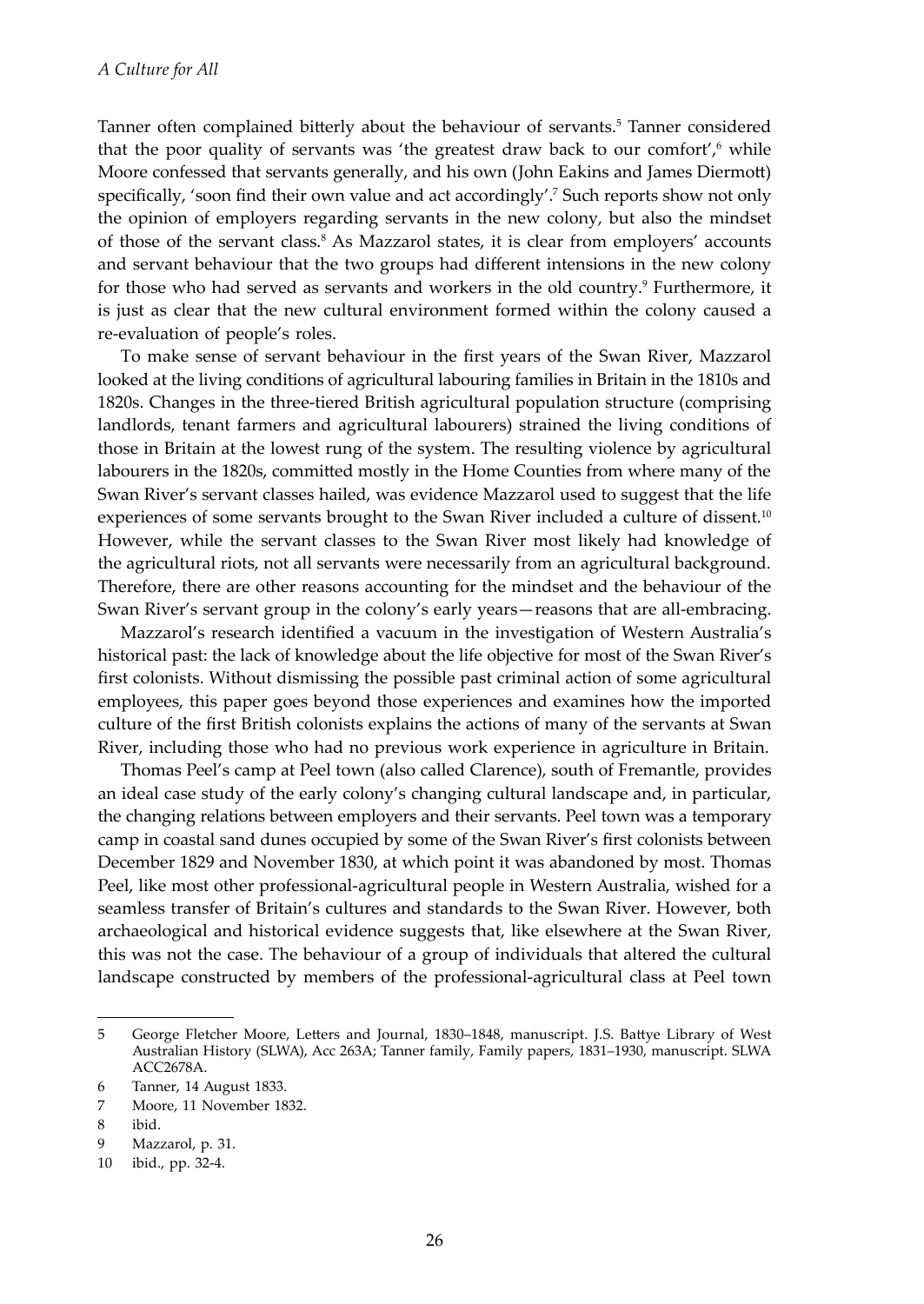suggest that servants were simply behaving in a way becoming of the British Empire that influenced all of its citizens globally.

### *The transference of British identity*

The colonisation of Western Australia can be examined in the context of its role to spread British identity and to extend the reach of the British Empire, particularly from 1760 to 1860, but this is rarely done. There is, however, copious data about how one of the world's greatest empires influenced its citizens.11 People of the British Isles were a highly variable and culturally complex amalgam of people from southern and northern England, Scotland, Ireland, Wales, Cornwall, Jersey and Guernsey.12 In the 80 years before the Swan River's settlement, people from these regions with different cultures had evolved an identity that included elements of politics and geography, citizenship and race, legal and administrative structures, moral values and cultural habits, language, and tradition—in sum, an identity called the British.13 But one should not think that being British melded all the cultural traits from the regions of the British Isles into a single entity to the exclusion of others—people of these regions usually, at the same time, considered themselves to be defined by both their regional cultures and their British identities.14

Those at Peel town and other Swan River camps were influenced by the growing industrial proficiency of Britain that had started decades before 1829. Aided by cheaper raw material from its colonies, an explosion of available new products had material consequences at all levels of British society. The mass production of goods at prices affordable to the masses made the British enthusiastic consumers of a wide range of items and made them the first modern consumer society.15 The adoption of increasing amounts of material culture, however, would have been sporadic amongst the British, following variations that were shaped by region, rank and occupation.<sup>16</sup>

When the British emigrated to Swan River, they transferred items thought appropriate for the colonising process but also reflecting culture and class. The remains of dwellings at Peel town suggest that some colonists brought transportable structures with them made primarily of canvas (tents and marquees) or timber (in prefabricated sections).<sup>17</sup> These structures were practical and protected their owners from the elements, while refined earthenware food preparation and serving items with underglaze transfer prints depicting the most modern range of scenes—exist at all sites, irrespective of the dwelling's

<sup>11</sup> Keith Robbins, *Nineteenth Century Britain: Integration and diversity*, Oxford, 1988, pp. 45-6, 67.

<sup>12</sup> James Belich, *Replenishing the Earth: The Settler Revolution and the Rise of the Anglo-World*, Oxford, 2009, pp. 456-9.

<sup>13</sup> Susan Lawrence, 'Introduction: Archaeological perspectives on the British and their empire', in Susan Lawrence (ed.), *Archaeologies of the British: Explorations of identity in Great Britain and its colonies 1600–1945*, London, 2003, pp. 1-13.

<sup>14</sup> Linda Colley, *Britons: Forging the nation, 1707–1837*, London, 1992.

<sup>15</sup> Neville A. Ritchie, ''In-Sites,' Historical Archaeology in Australasia: Some Comparisons with the American Colonial Experiences', in Susan Lawrence and Grace Karskens, (eds), *Recent Work in Historical Archaeology in Australia and New Zealand: Historical Archaeology*, vol. 37, no. 1, 2003, pp. 6-19.

<sup>16</sup> Grace Karskens, 'Revisiting the Worldview: The Archaeology of Convict Households in Sydney's Rocks Neighborhood', in Lawrence and Karskens, pp. 34-55.

<sup>17</sup> Shane Burke, 'The Archaeology of Clarence: A Settlers' Camp from the Peel Association at Henderson', *Early Days: The Journal of the Royal Western Australia Historical Society*, vol. 13, no. 1, 2007, pp. 144-163.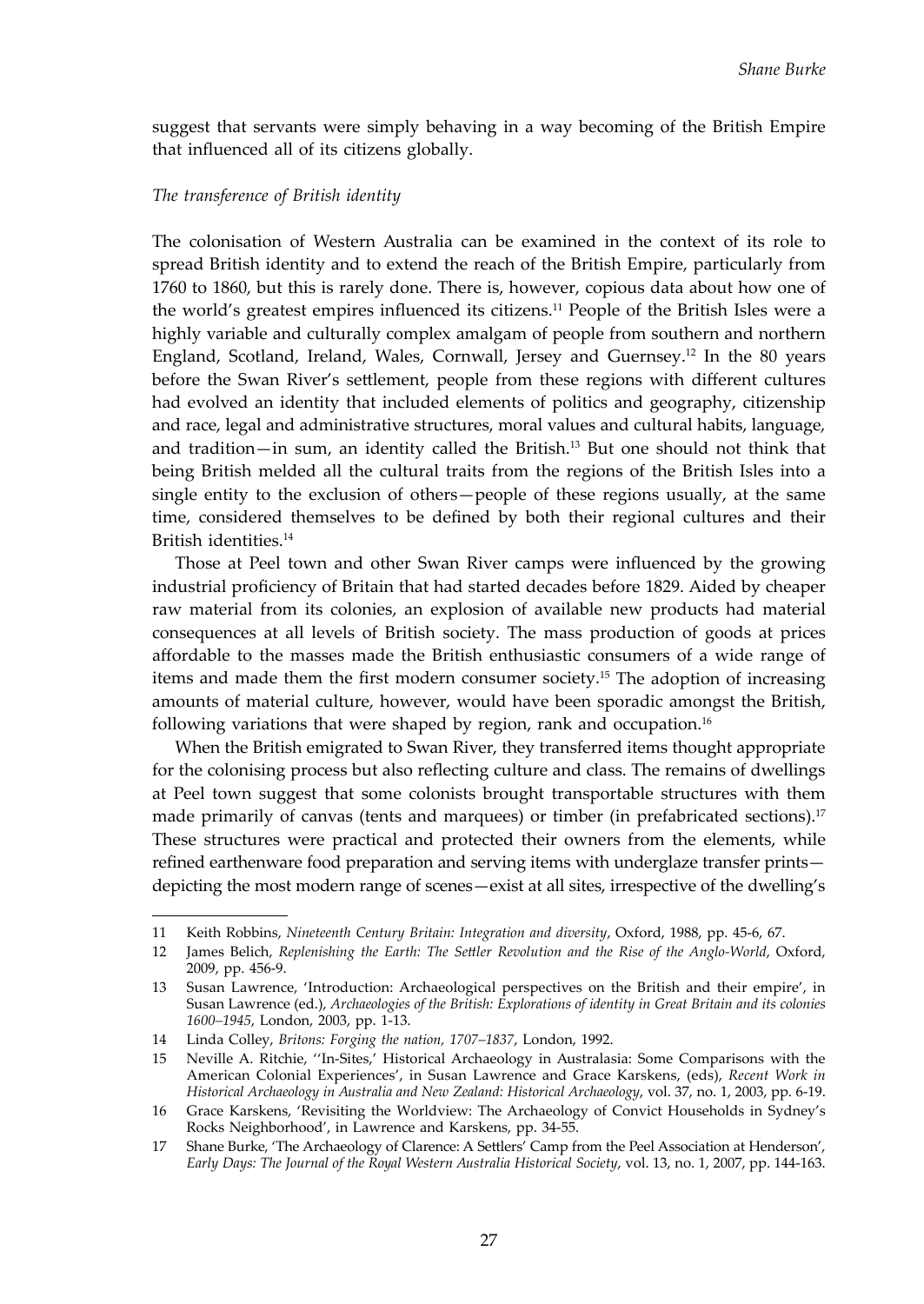occupation by labourer, tradesperson or the professional-agricultural class.18 However, tea cups and saucers of soft-paste English porcelain were present at dwellings occupied by the upper classes suggesting that the drinking of tea from expensive porcelain objects and the symbolism associated with this act—was most likely done by professionalagricultural class groups only.19

The moral values of the British changed in the late eighteenth century, becoming more moderate compared to other European nations.<sup>20</sup> Accordingly, the colonisation of Swan River coincided with the repeal of the seventeenth-century Test and Corporations Acts which had precluded Roman Catholics and dissenters from public office or employment. The repeal of those Acts by a Protestant, Tory government occurred with little parliamentary opposition, though further Catholic emancipation proved more contentious.21 However, the two-to-one vote by the House of Lords passing the Roman Catholic Relief Act in 1829 highlighted, according to Evans,<sup>22</sup> two important points. First, it was a clear indication that the monarchy's power had evaporated—King George IV was personally against the Act's passing and aghast at the vote's result; and secondly, it reflected Britain's gradual awakening to liberal tolerance that was the hallmark of a mature and successful state. Far from being desperately conservative, Britain's history is often considered dangerously radical.<sup>23</sup>

Tied inextricably to Britain's growing industrial proficiency is what Asa Briggs called the 'Age of Improvement', $24$  comprising influences and changes in society and culture difficult to define because we of the twenty-first century frequently still share these values. Individually, it included an ethos of singular agency and independence, reason, and the pursuit of bettering oneself by clean and moral living. For the British people, it was also a period of industrialisation, war and peace, constitutional change—and the changing attitudes of politicians towards it—and political development.

Changes in industry, consumption and philosophy made the British at the Swan River markedly different to English-speaking groups that had colonised the New World before the advent of industrialisation and the Age of Improvement. As Lawrence states, the British of the nineteenth-century had access to mass-produced objects—from ceramic tableware settings to tabloids—that made them more modern in aspects of their global interaction.25 Industrialisation also influenced the British in subtle ways. Recent studies searching for the social origins of British emigrants and their motives for emigration have emphasised the importance of socioeconomic, political and religious conditions at home.<sup>26</sup> There has been a tendency, however, to study emigration from Britain to

<sup>18</sup> Katherine Baker, 'Dinner Parties in the Dirt': An Analysis of Ceramics at Peel Town Western Australia, 1829–1831, Honours Thesis, University of Notre Dame Australia, Fremantle, 2015.

<sup>19</sup> ibid.

<sup>20</sup> G.I.T. Machin, 'The Catholic Emancipation Crisis of 1825', *English Historical Review*, vol. 78, no. 308, July 1963, pp. 458-482.

<sup>21</sup> ibid.

<sup>22</sup> Eric J. Evans *Britain before the Reform Act: Politics and Society, 1815–1832,* London and New York, 1993, pp. 76-7.

<sup>23</sup> Matthew Johnson, 'Muffling Inclusiveness: Some notes towards an archaeology of the British', in Lawrence, p. 18.

<sup>24</sup> Asa Briggs, *The Making of Modern England, 1783–1867: The Age of Improvement*, New York, 1959.

<sup>25</sup> Susan Lawrence, 'Exporting Culture: Archaeology and the Nineteenth-Century British Empire', in Lawrence and Karskens, p. 22.

<sup>26</sup> Ian Whyte, *Migration and Society in Britain 1550–1830*, London, 2000, p. 104.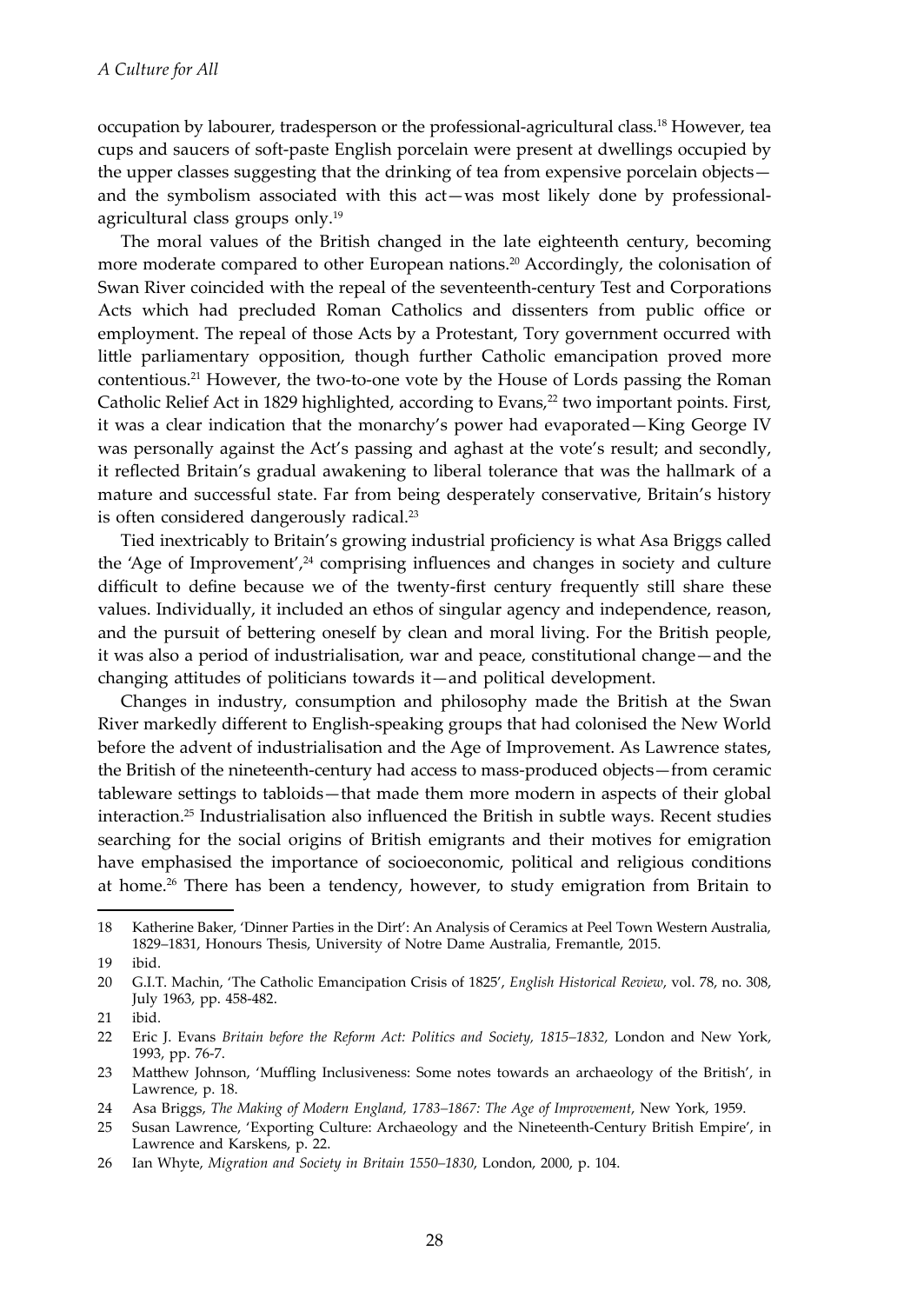the colonies like the Swan River in isolation from internal population mobility. Many people of the rural population searching for better opportunities during this period, $2^7$ combined with the pull from developing industrial cities like Manchester, made Britain's labouring population extremely mobile. Whyte, for example, considered emigration to the colonies simply an extension of internal mobility already evident in Britain. People and families who had migrated once were more likely to move again and to consider emigration an option.<sup>28</sup> The British at Peel town, Fremantle and the rest of the Swan River, irrespective of class, were a part of the massive social, economic, political and material changes affecting their homeland, and they arrived in the new colony more worldly and experienced in the stress of transmigration then has been previously considered.

#### *The Landscape as Artefact*

Humanly modified landscapes, often encompassing areas of many square kilometres, are frequently referred to as 'cultural landscapes'. Cultural landscapes encompass both human–human and human–nature associations, and incorporate both physical and socio-historical structures.<sup>29</sup> The physical structures comprise elements outside of human control, including, for example, climate, topography, subsurface geology, hydrology and other naturally occurring conditions. The interactions between people coexisting in the physical landscape compose the cultural landscape.

Researching the cultural landscapes of Western Australia's past is not new.30 Gibbs and Hamersley showed how cultural landscapes—which are often autobiographical<sup>31</sup>—related to a leadership group's methods of controlling their servant classes by the demarcation of areas for specific uses, the subtle application of natural topography for panoptic purposes, and controlling resources. The cultural landscape formed at Peel town, however, is unique in the context of the colonisation of the Swan River because most of the individuals at the camp—about 490 men, women and children—were indentured to one man: Thomas Peel.<sup>32</sup> Peel town is also exceptional because of the well-preserved material evidence associated with the camp, compensating for the meagre collection of written, primary sources that document what occurred there.<sup>33</sup>

<sup>27</sup> E.J. Hobsbawm and George Rudé, *Captain Swing*, London, 1970, p. 39.

<sup>28</sup> Whyte, p. 105.

<sup>29</sup> Charles E. Orser, *An Historical Archaeology of the Modern World*, New York and London, 1996, p. 138.

<sup>30</sup> Martin Gibbs, 'Landscapes of Meaning: Joseph Lucas Horrocks and the Gwalla Estate, Northampton, Western Australia', *Historical Traces: Studies in Western Australian History*, vol. 17, pp. 35-60; Trent Hamersley, 'A 'Sterling' Command: An Investigation into the Cultural Landscape of the Settlement established on Garden Island, Western Australia, 1829', Honours thesis, University of Notre Dame Australia, Fremantle, 2011.

<sup>31</sup> J. Edward Hood, 'Social Relations and the Cultural Landscape', in Rebecca Yamin and Metheny K. Bescherer (eds), *Landscape Archaeology: Reading and Interpreting the American Historical Landscape*, Knoxville, 1997, p. 121; Rebecca Yamin and Metheny K. Bescherer, 'Preface: Reading the Historical Landscape', in Yamin and Bescherer, *Landscape Archaeology*, p. xv; James A. Delle, 'The Landscapes of Class Negotiation on Coffee Plantations in the Blue Mountains of Jamaica, 1790–1850', in LouAnn Wurst and Robert K. Fitts (eds), *Confronting Class: Historical Archaeology*, vol. 33, no. 1, 1999, pp. 136-158.

<sup>32</sup> Alexandra Hasluck, *Thomas Peel of Swan River,* London, 1965, pp. 46-48.

<sup>33</sup> J.S. Battye, *The Cyclopedia of Western Australia*, vols. 1 and 2, Adelaide, 1912-13; Hal Colebatch, *A Story of a Hundred Years: Western Australia, 1829–1929*, Perth, Western Australia, 1929.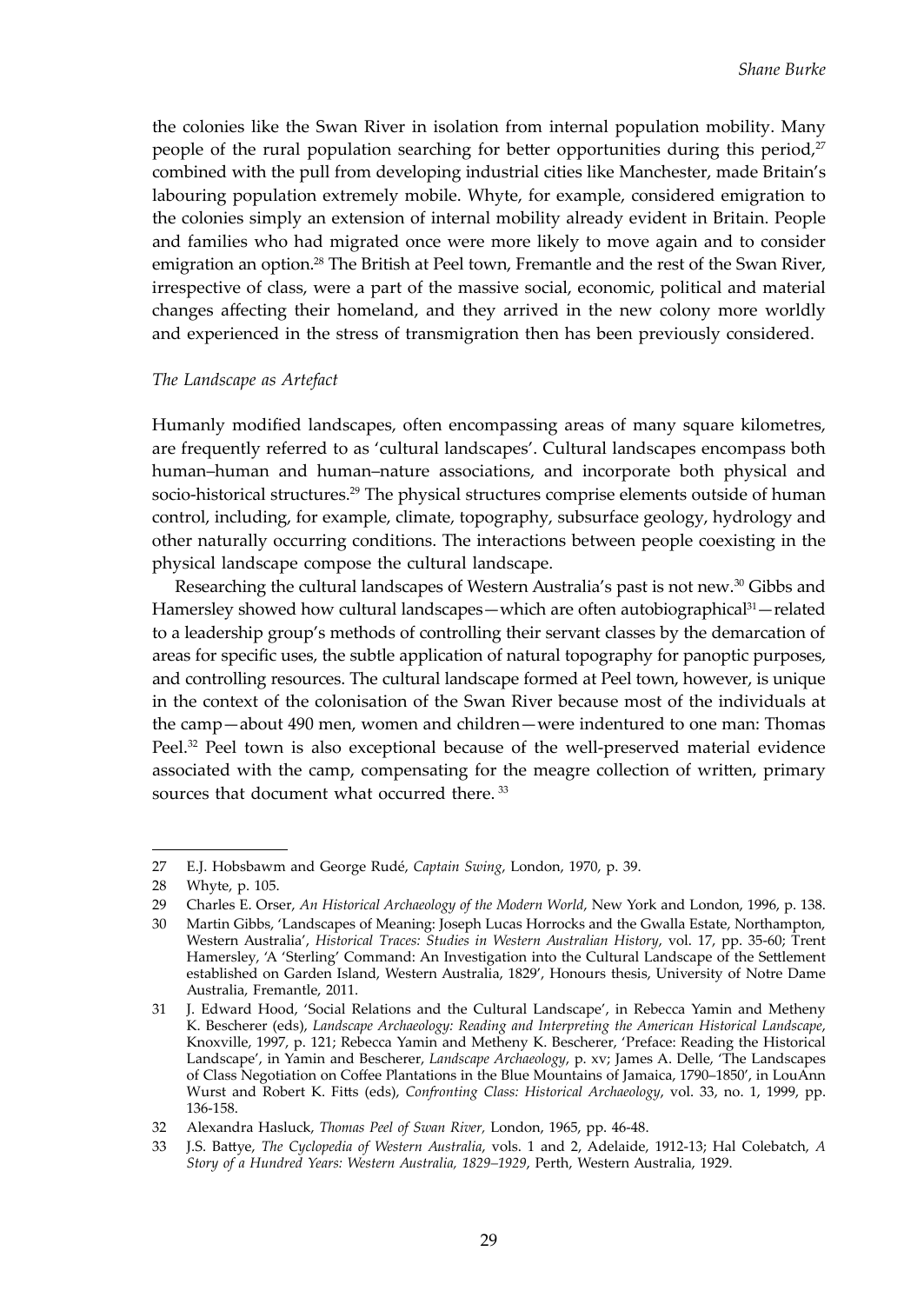#### *The players: The people and their backgrounds*

James Stirling first suggested establishing a British settlement at the Swan River in May 1827.<sup>34</sup> The oscillation in conversation between Stirling and his supporters, Colonial Office staff, and other individuals before the Crown approved the settlement's establishment in October 1828 is beyond this paper's scope. However, a major player in the formation of Peel town, Thomas Peel, was most likely already aspiring to use the British colonies to improve his personal standing when Stirling made the first approaches to the Colonial Office.35 Peel was the second son of Thomas and Dorothy Peel and descended from the Robert Peel who founded the family's cotton manufacturing fortunes in the Oswaldtwistle area of Lancashire.<sup>36</sup> His family was consequently wealthy. After schooling at Harrow, Peel worked at a law firm and married Mary Ayrton in 1824.<sup>37</sup> As second son, he was not entitled to the family's wealth when his father died, but Peel's situation is unusual because his older and firstborn brother took up the cloth—usually a post taken by younger sons—instead of going into the family business.38 Nonetheless, Thomas Peel decided not to follow his father in the business and instead emigrated.

Peel and his financier, Solomon Levey,<sup>39</sup> played an important part in the Swan River's founding, and arguably, the settlement would not have occurred in the way that transpired without Peel's application to bring a large colonising group to the Swan River. It was separate to, but worked with, Stirling's proposal to the Colonial Office to organise a fully-funded settlement syndication. Peel's initial proposal of November 1828 was staggering—the transfer of 10,000 people and 1000 head of livestock over ten years in return of four million acres of land,<sup>40</sup> but the Colonial Office baulked and reduced the size of the land grant to one million acres. $41$ 

Peel's proposal does not state where the people who formed his colonising syndicate at Peel town originally came from, but some documents suggest that several were already acquainted in Britain with each other as friends (Lipscombe, Smith and Beale), brothers (such as William and Henry Forward, John and William Crisp, Paul and James Lockyer, Thomas, George and Daniel Syred) and brother and sister (William Russell and Elizabeth Betts), suggesting that 'word of mouth' between friends and relatives resulted in a group of indentured servants emigrating to the Swan River with him that were not complete strangers. Passenger lists for those that were indentured to  $Peel<sup>42</sup>$  show an almost 3 to

<sup>34</sup> James Stirling, application to Earl Bathurst for position as governor of a proposed colony at Swan River, *Historical Records of Australia: Series I, Governors' despatches to and from England*, vol. 13, 1923, p. 307. Available online at https://archive.org/stream/historicalrecord00v13aust#page/n5/mode/2up. (Hereafter HRA I).

<sup>35</sup> Alexandra Hasluck, 'Peel, Thomas (1793–1865)', *Australian Dictionary of Biography,* vol. 2, Melbourne, 1967, pp. 320-322.

<sup>36</sup> ibid.

<sup>37</sup> ibid.

<sup>38</sup> ibid.

<sup>39</sup> Thomas Peel, Indentures of Thomas Eacott, 27 April 1829. SLWA Acc 4979A.

<sup>40</sup> Thomas Peel, Sir Francis Vincent, Edward W.H. Schenley and T. Potter Macqueen, letter to George Murray, *HRA III*, pp. 588-90.

<sup>41</sup> Horace Twiss, letter to Sir F. Vincent and Messrs Peel and Schenley, in *HRA III*, pp. 608-9.

<sup>42</sup> Daniel Scott, Shipping Report Gilmore, W.H. Geary, 16 December 1829. State Records Office of Western Australia (hereafter SROWA) WAS 2932, Cons 103, 365; Daniel Scott, 'Shipping Report: *Hooghly*', P J Reeves, from London and *Egyptian*, William Lilburne, from London, 12 February 1830.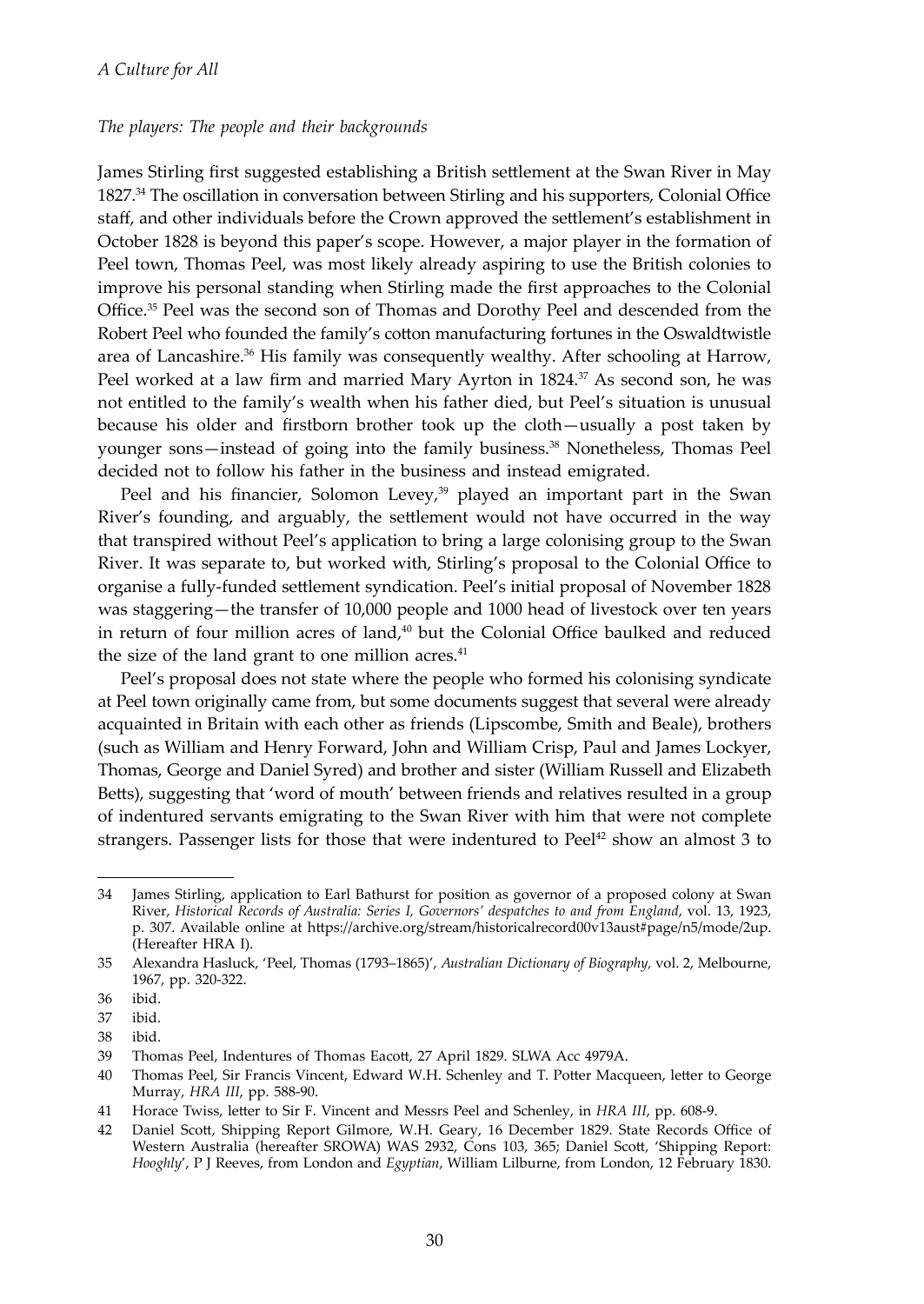1 ratio of adult men to women. A disproportionate sex ratio of men over women is typical in most European colonisation events of the New World, but Peel town camp's ratio was less severe than the 5:1 and 6:1 ratios seen, for example, in the colonisation of North America by the English and French respectively.<sup>43</sup> Of the 83 adult women at the camp, 73 were married with families, while 201 children under the age of 15 comprised 41 per cent of the camp's total population.<sup>44</sup>

It is difficult determining the number of people in Peel's group that fall into the professional-agricultural class, but we can suspect a middle or upper class standing for those who could afford cabin accommodation on board the ships. The Meares and Dunnage families who arrived on Peel's first ship *Gilmore* are of this class, but Richard Meares' contractual arrangements<sup>45</sup> with Peel to receive 1300 acres of land at 2 pence an acre and a nominal rent until payment for passage was forwarded to Peel indicates that even the middle classes were in some way indebted financially to Peel. In addition, some like Adam Elmslie and Adam Armstrong had worked for Peel as clerks in London and wished to secure land in the new colony.

The archaeology from two dwellings occupied by members of the professionalagricultural class at Peel town contain imported Chinese and Japanese porcelain that was available in Britain, but the artefacts' association with British East India Company objects such as brass buttons emblazoned with the company's lion and palm tree symbol suggest that some of the professional-agricultural class group already had experience living in British colonies. Furthermore, many ex-officers and ranks of the British military who had served in campaigns in the Iberian Peninsula, Egypt, the Low Countries and every ocean of the world meant that there was a knowledge of different cultures, experience in adapting to new environments and resilience.

The roles of those recorded in the passenger lists suggest that Peel had thought carefully about events and the order in which they were to occur in the future colony. Contractual agreements suggest that Peel's envisaged settlement was to develop in stages, with colonists' roles changing over time. Most men, including those with trades, were required to work for Peel as 'field labourers … assisting in preparing and cropping the Land … erecting and completing Houses, and all other necessary Buildings thereon and fences thereto'<sup>46</sup> for the first six months. For the next four and a half years they were to work as labourers or tradespersons. Three shillings a day appears to have been the standard rate of pay for everyone.<sup>47</sup> Of the 60 men on the second of Peel's ships, the *Hooghly*, with indentures to work initially for Peel as labourers, 32 had trade skills such as the Lockyer brothers as millwrights; Cooper, Weaver, Bond and Boothman as carpenters; Watts and Neale as coopers; and Spice and Edwards as brick makers and builders, to name a few. Ten gardeners amongst the group employed as labourers suggest that Peel

SROWA WAS 2932, Cons 36, 5, Letter 5; Daniel Scott, Shipping Report: *Rockingham*, E Halliburton, from London, 14 May 1830. SROWA, WAS 2932, Cons 36, 6, Letter 141.

<sup>43</sup> Ivor Noel Hume, *The Virginia Adventure: Roanoke to James Towne*, Virginia, 1997.

<sup>44</sup> Scott, shipping reports for *Gilmore, Hooghly and Rockingham*.

<sup>45</sup> James Stone and Company, 'Thomas Peel and Captain Richard Goldsmith Meares: Articles of Agreement for Meares to take up 1300 acres of land in Western Australia', 1829. SLWA Acc 711A/3.

<sup>46</sup> James Stone and Company, 'Articles of Agreement made and entered into between Thomas Peel and John Thomas, Carpenter and joiner', 1829. SLWA, Acc 711A/5.

<sup>47</sup> ibid; James Stone and Company, 'Articles of Agreement made and entered into between Thomas Peel and Thomas Eacott, Labourer', 1829. SLWA Acc 711A/8.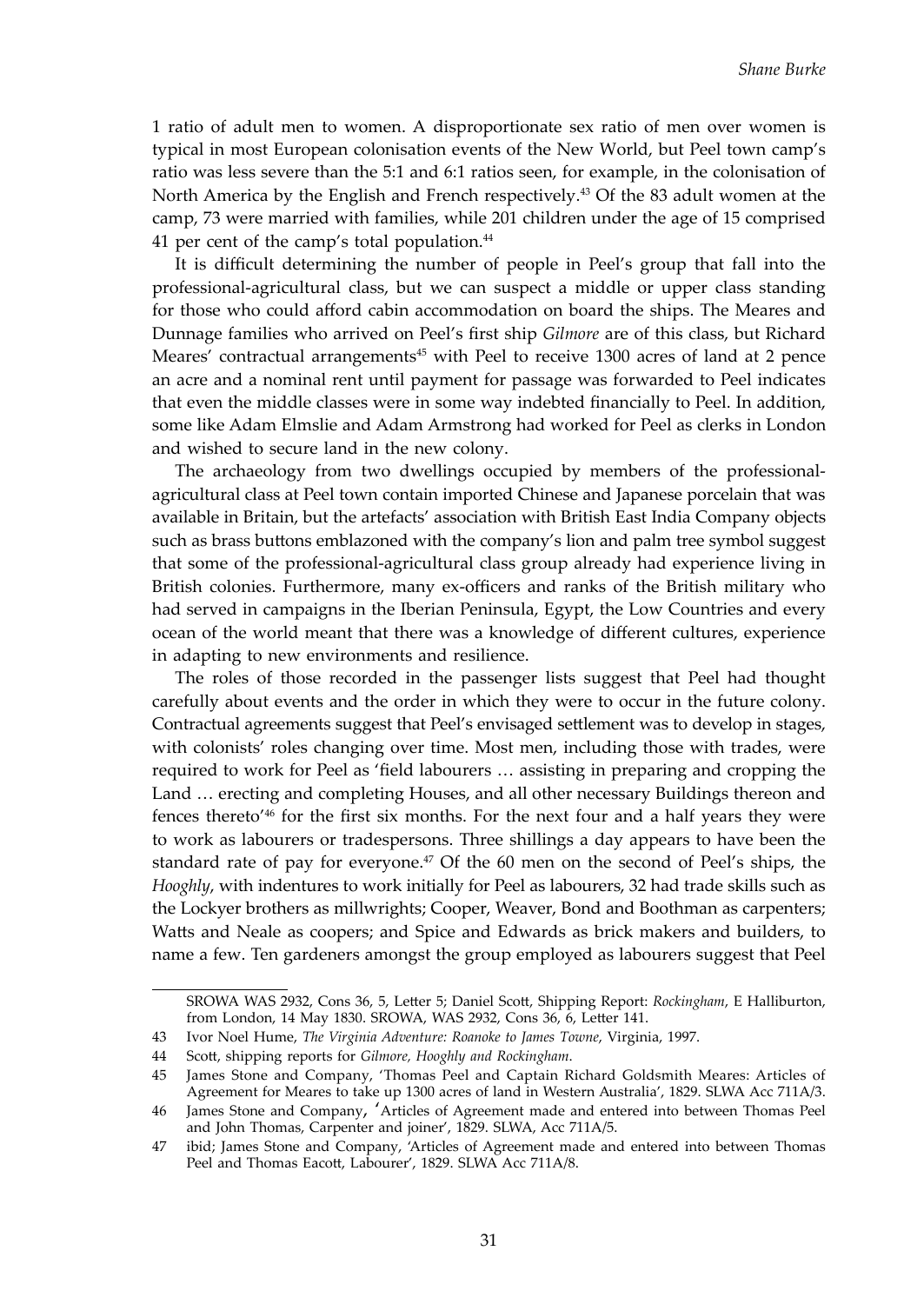was looking to initially develop small horticultural lots with his workforce, instead of large fields with crops of grain.<sup>48</sup>

With the exception of Peel town, it is impossible to construct the demographics of the other camps formed by the Swan River's colonising group. Generally, however, there were similarities, like people lacking skills in animal tendering roles like shepherds. As one would expect, however, embryonic Fremantle and Perth had many colonists of the professional-agricultural class. They had professional, managerial and executive skills such as surgeons, merchants, engineers, solicitors, lawyers and ex-army and navy officers who were to hold the Swan River's government positions. At Peel town, however, the professional-agricultural class comprised about only 10 per cent of Peel's group.

#### *Peel town's material remains: The archaeology of stress*

Setbacks blighted Peel's plan in the new settlement even before arrival at the Swan River.<sup>49</sup> The Colonial Office regulations applicable to the Swan River settlement were specific that colonists received land in order of their arrival, but Peel's scheme was exempt from this stipulation, with land set aside for the group between the coast and the Canning River as long as they arrived at the Swan River before 1 November 1829. However, the late arrival of Peel's first group of colonists in Western Australia aboard the *Gilmore* made the special arrangements null and void and resulted in the Colonial Office's regulations of land allocation determined by arrival date applicable also to Peel and his group.

The loss of all of the land promised to Peel by the Colonial Office due to their late arrival most likely strongly influenced the behaviour of all of Peel's colonists after they arrived. Peel had discussions with Stirling regarding the reinstatement of conditions, but many colonists at Fremantle and other camps waiting impatiently for land since August 1829—months before Peel's first ship arrived—meant special treatment for Peel's group by Stirling was an unlikely (and unwise) prospect. With Stirling and Peel discussing the scheme's outcome, the *Gilmore's* 175 men, women and children made camp opposite a beach at the south end of Henderson Cliffs, about 5km south of Woodman Point.<sup>50</sup> On 13 February 1830, the *Hooghly* arrived, adding an extra 180 souls to the camp, and three months later, the *Rockingham* contributed a further 152.51

Despite the distance of time, the material evidence of the colonists at Peel town camp clearly shows the major problems the colonists faced. The archaeological excavation of

<sup>48</sup> Thomas Peel, 'List of mechanics and labourers etc engaged by of Thomas Peel esq, together with other settlers who came out to the new settlement under his auspices per ship *Hooghly'*, 13 February 1830. SLWA Acc 184A.

<sup>49</sup> Hasluck, pp. 67-70.

<sup>50</sup> There are some that consider the camp was near Woodman Point, but there is a lack of contemporary primary historical sources supporting this claim and no archaeology from the period in this area. Furthermore, primary sources state clearly that the camp was near Mt Brown, with the quantity and extent of the archaeology supporting the primary historical documents. See J.S. Roe, 'Letter to T. Peel', 1836. SROWA WAS 1856, Cons 5000, item 56, letter 2957; Mary Ann Friend, 'Journal of a voyage to Hobart with first eye-witness account of the settlement on the Swan River, 1829–1831', typescript, n.d., p. 30. SLWA Acc 4453A; Colonial Department, 'Map of part of the Coast of Western Australia: From the Swan River to King George's Sound, Exhibiting also the Inland Tracts of the several Exploring Parties', drawn by L. Herbert Snr., London, August 1831. UK National Archives, CO 700/WESTERN AUSTRALIA2

<sup>51</sup> Scott, shipping report for the *Rockingham*.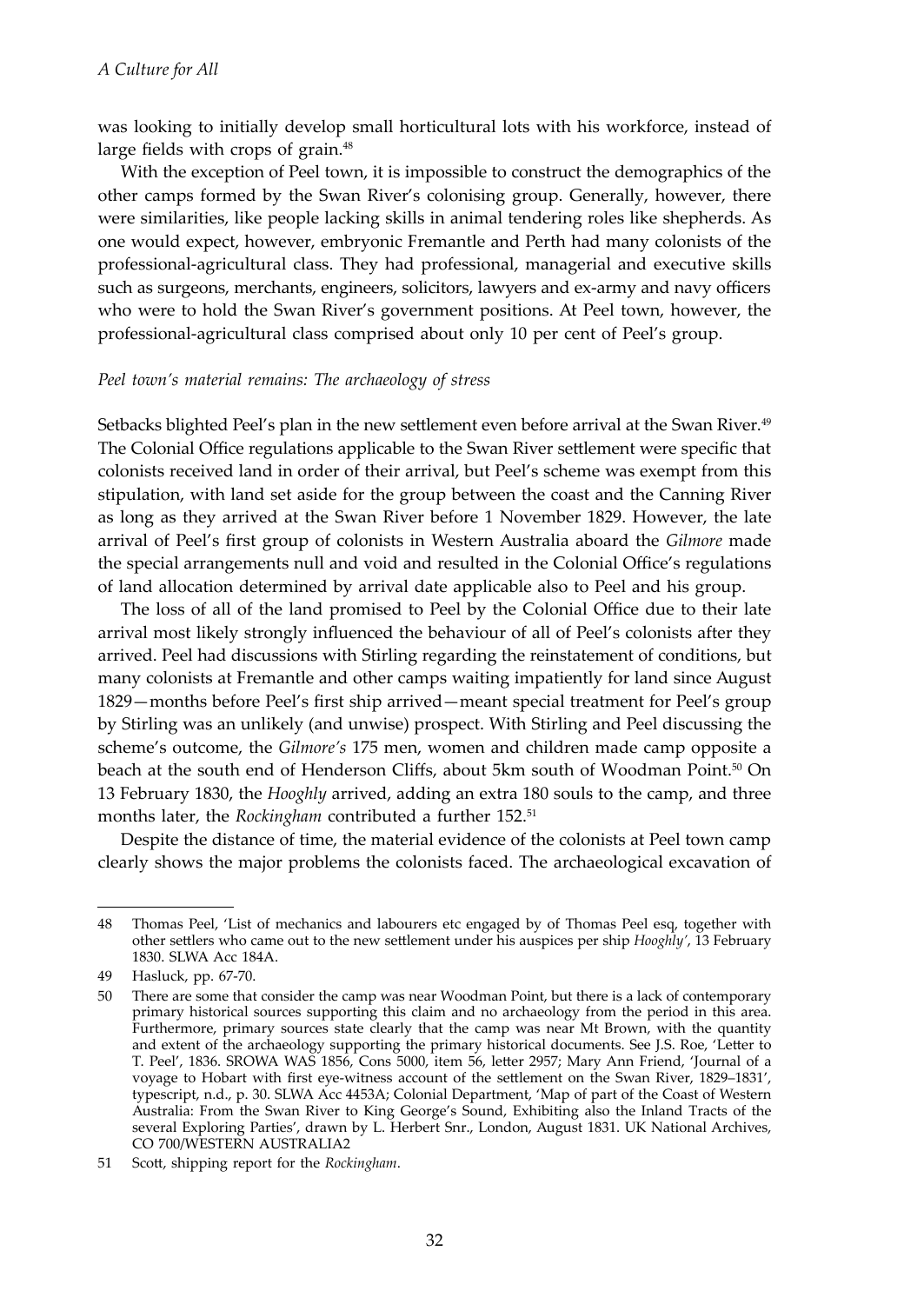two structures—one a prefabricated timber dwelling and the other most likely a large canvas tent or pavilion—indicate that the colonists experienced a disaster very early after arrival suffered by many Western Australians since—destruction of possessions by bushfire. The dwelling owners' belongings, including brass balance weights, earthenware plates, bowls and glass bottles (complete but shattered by intense heat), and personal objects like clay smoking pipes, children's toys, and a man's shaving kit, were left where they were dropped in and around the structures. The destruction of the dwellings most likely occurred in February or March 1830 when bushfires swept through the camp, the accidental nature of its outbreak an example of how the British struggled to come to grips with their new physical environment.52

The extent of the material remains of Peel town suggests that colonists from the three ships lived in a 30-hectare area. Excavations on mounds of sand and limestone cobbles that dot the landscape showed them to be the remains of large cooking hearths made by the colonists of local limestone and low-fired yellow brick imported by Peel. The hearths have near them artefacts linked to food storage (glass and ceramic bottles, tin cans), food preparation (course, redware cooking pots) and food service (such as refined earthenware plates, platters and bowl fragments).53 Fragments of clamshell and pieces of tin can—the shell from the native species *Venericardia rosulenta*—suggest the consumption of a limited range of fresh and preserved foods, while pieces of a glass vial containing essence of peppermint and a refined earthenware pepper pot in an industrial slip pattern suggest that some of the foods eaten were disagreeable for some.

#### *The cultural landscape of Peel town*

The archaeological and historical records individually provide a limited perception of the location and social status of those residing in various areas of Peel town. Combined, however, they give temporal and spatial data allowing an interpretation of the camp's cultural landscape. There were three distinct areas formed at Peel town shortly after the *Gilmore* arrived in December 1829 (see supporting maps). First, there was Thomas Peel's small administration and living area comprising his hut and store near the beach where the colonists landed.54 Nearby to the east was the camp established by the servants and workers from the *Gilmore.* In the historical record, the camp is depicted as a collection of V tents and other structures.55 The archaeology of the servant camp's location comprises a large artefact scatter of fragmented ceramic items, bottle glass and clay smoking pipes in a firebreak that parallels Cockburn Road. The location fortifies John Thomas' comment

<sup>52</sup> Firestick farming by Indigenous Australians was often blamed for these incidents in the Swan River colony's early days. However, the archaeology of Peel town suggests that colonists' hearths and fireplaces were open, inviting the risk of fire.

<sup>53</sup> Preserving food in cans dates from the late eighteenth century, while Morgan, the colony's colonial storekeeper, mentions the issuing of preserved meat to Peel in 'cannisters'. See Jane Busch 'An Introduction to the Tin Can', *Historical Archaeology*, vol. 15, no. 1, 1981, pp. 95-104; and Colonial Storekeeper, With an account of Stores delivered to Mr Thos Peel, 1830. SROWA Acc 36, vol. 8, letter 12.

<sup>54</sup> George Bayly, Journals of voyages on the *Hooghly*, 1830–1842. SLWA Acc 5106A/3; George Smythe, 'Survey of the northern boundary of Thomas Peel's grant near Clarence', sheet 1, 1830. SROWA WAS 234, Cons 3844, 142; Henry Sutherland, 'Cockburn Sound', 1830. SRWO WAS 32, Cons 3844, 155; Henry Sutherland, 'Cockburn Sound', 1830. SROWA, WAS 32, Cons 3844, 156.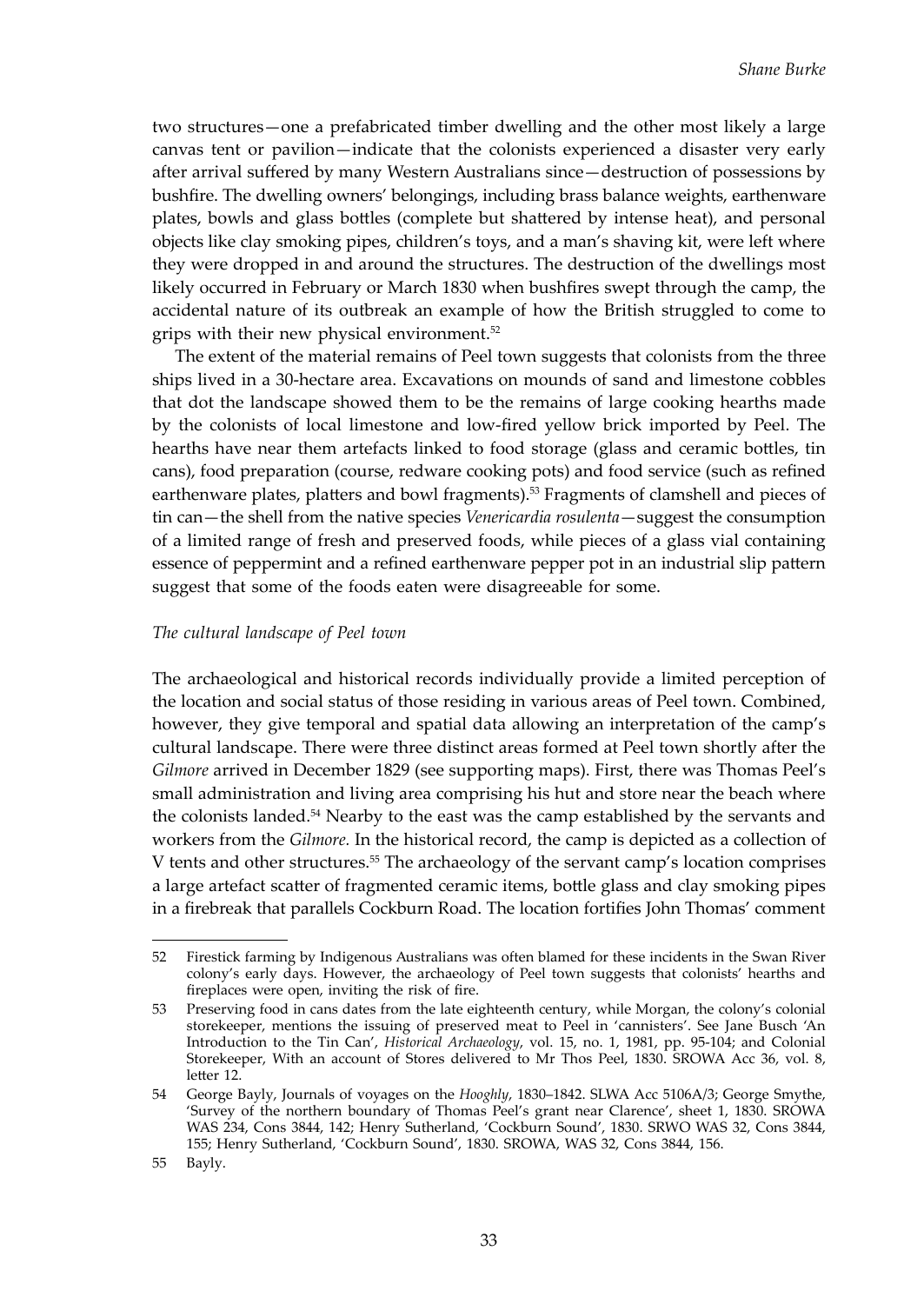

The locations of various groups at Peel town, shortly after their arrival in December 1829.

that he lived with other colonists from the *Gilmore* about 146 metres from Peel's store and 48 metres from the beach.<sup>56</sup>

Accommodation for Peel town's foreman and other professionals form the third distinct area. Comprising the Bailey, Elmslie, Lyttleton and Oakley families, they and most likely others resided on the east side of a limestone ridge. Some of this group assisted Peel with the running of the camp, a claim supported by the archaeology of their dwellings including brass balance scale weights that would have been used when issuing rations, and many large and small inkbottles most likely associated with record keeping. This group was 420 metres from Peel's hut and store and about 500 metres north of the servants' camp.

Maintaining the control of a large group of ambitious people with real or perceived fears in a foreign environment was paramount for Peel, especially given the disappointment and jolt to morale that the group received after learning that land was unavailable.

<sup>56</sup> John Thomas, Letter to James Stirling, 5 June 1831. SROWA Acc 36, vol. 15, letter 38.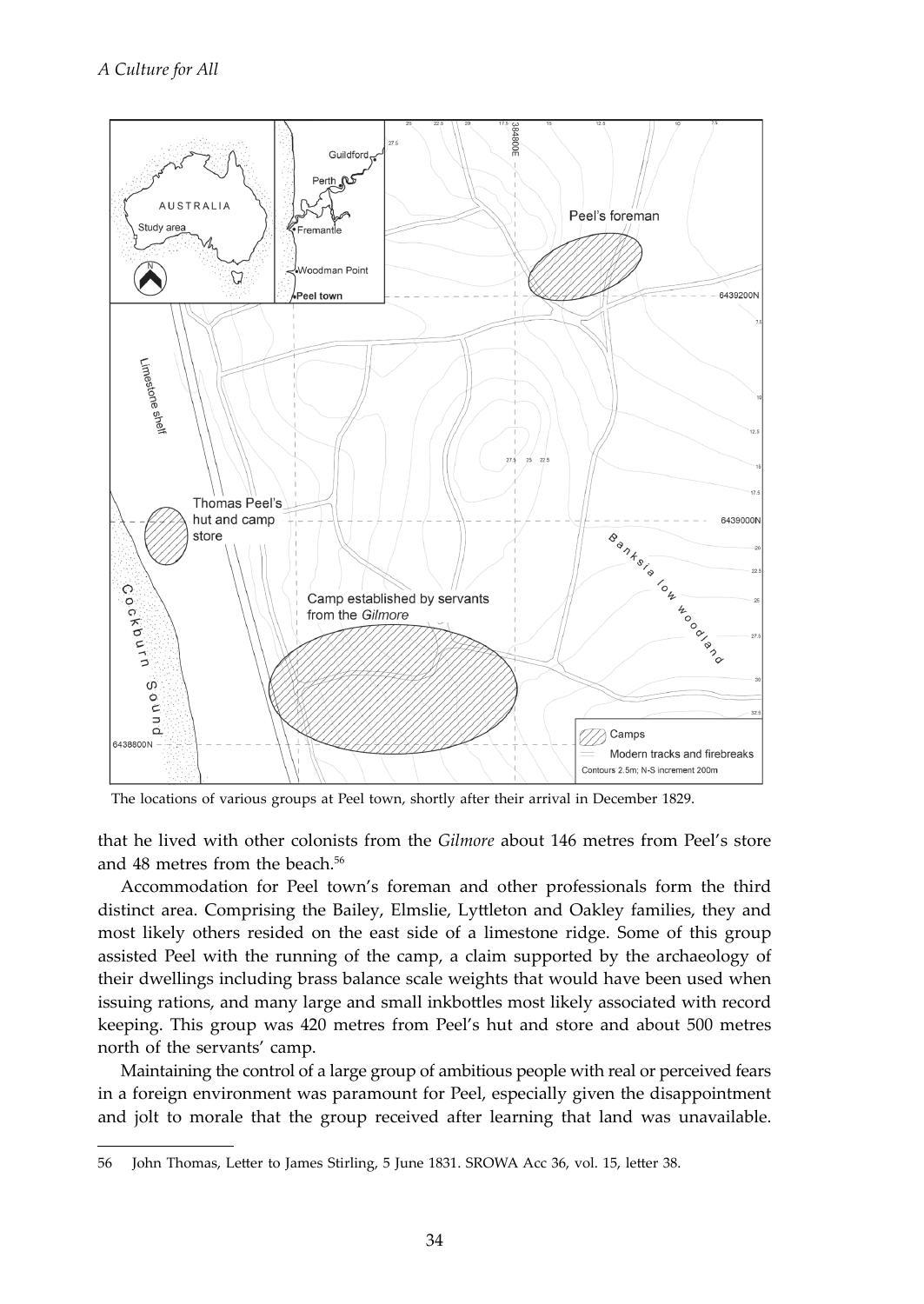

Location of those from the Hooghly at Peel town, shortly after their arrival in February 1830.

Segregation of different social or ranked groups is one method used by those in authority to maintain control, and Peel appears to have used this technique at Peel town. Stirling also used this method at Cliff Point on Garden Island between June and August 1829, and it was common at most Australian convict or military settlements.<sup>57</sup> Stirling established three distinct areas of function and class on Garden Island, with Stirling's dwelling on a hill overlooking the subordinate officers' accommodation to the south, and the camp's workshop and store area to the north.58 Class segregation occurred at Peel town, but unlike Stirling, Peel did not use the camp's high ground to define status and to allow

<sup>57</sup> Angela McGowan, 'Archaeological Investigations at Risdon Cove Historic Site: 1978–1980', [report], National Parks and Wildlife Service, Hobart, 1985; S. Hayes, 'Yorktown: The cultural landscape of the first European settlement in the North of Tasmania', *The Artefact*, vol. 28, 2005, pp. 4-14; J. Allen, 'Port Essington: The historical archaeology of a north Australian nineteenth-century military outpost', *Studies in Australasian Historical Archaeology*, no. 1., 2008; Hamersley.

<sup>58</sup> Hamersley.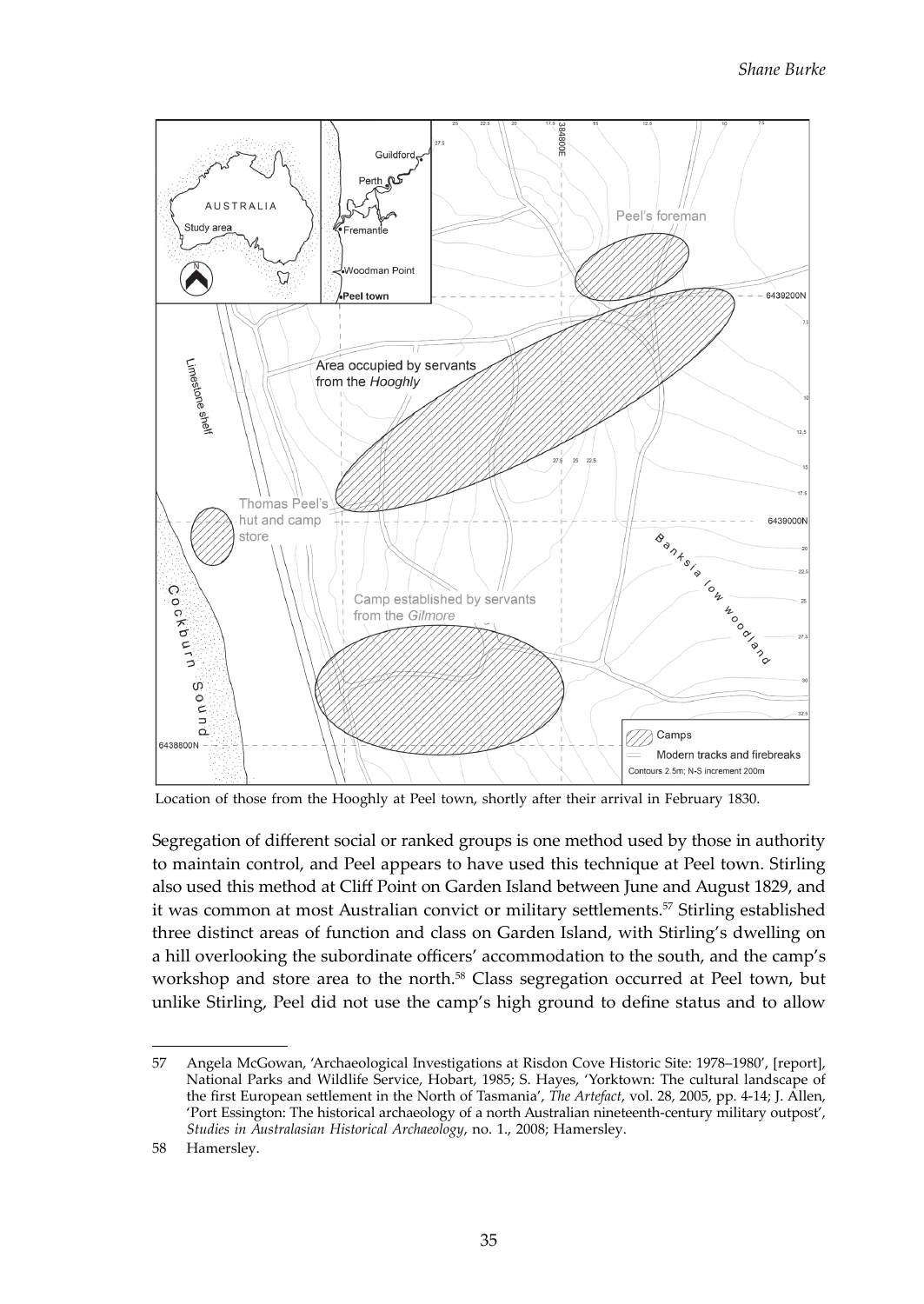for surveillance. Instead, he maintained control over the group by regulating supplies from the store. Despite the large number of artefacts gathered from excavations or collected from surface finds, few were associated with consuming food gathered from local sources, with the shell of clams from some of the hearths and a few unidentified bird bone the only evidence of subsistence.59 The historical record also notes that colonists struggled securing the area's plentiful bird and mammal food stocks. $60$  In this context, Thomas Peel living near the store and maintaining surveillance of its precious provisions suggests that he recognised that overseeing the issuing of goods and food to the camp's members as a powerful mechanism of control.

Peel town's cultural landscape in February 1830 was of one group at two locales (Peel's store and dwelling and the camp's foreman) controlling others in another location (the servants) by segregation (which Peel insisted on maintaining), regulation of resources, and legally binding work contracts. Peel town's landscape before the *Hooghly's* arrival was actually an example of agricultural and particularly industrial landscapes like those created by land or factory owners to control servants in Britain.<sup>61</sup> As stated, most on the *Hooghly* were indentured to work for Peel initially as labourers and later in their trades, similar to the roles of many from the *Gilmore*. One would expect, therefore, that they would join the *Gilmore* group of similar social standing when they arrived. Instead, however, they camped about 150 metres north of the *Gilmore* group and separate to them, constructing dwellings with hearths and depositing rubbish that presently forms Peel town's richest area of archaeology.

In the context of the Swan River's early days, the apparently benign action of the *Hooghly* colonists to occupy an area away from others of their class symbolises all the evils of servant class behaviour in the Swan River. Peel had carefully constructed the landscape to his benefit, but the area the *Hooghly* colonists selected brought them within metres of the *Gilmore's* professional-agricultural class' dwellings<sup>62</sup> and completely changed the landscape constructed around the segregation of classes (see maps). Their decision effectively demolished the landscape of control.

The act of the *Hooghly* colonists occupying an area where they wished suggests disorganisation at Peel town, an analysis backed by the historical documents that state that members of the leadership group—Thomas Peel in particular—were often absent from the camp.<sup>63</sup> In the context of landscapes, however, the behaviour also indicates that the landscape constructed by Peel as a tool to control group behaviour was not recognised by the *Hooghly* colonists. Ingold <sup>64</sup> comments that for landscapes constructed to control groups to work effectively they must first be recognised by the group one wishes to control—in the case of the *Hooghly* colonists, this appears to be not the case. But there is more to this act of non-compliance—with the answer to the question why the

<sup>59</sup> Bayly.

<sup>60</sup> ibid.

<sup>61</sup> Barrie Trinder, *The Making of the Industrial Landscape*, Gloucester, 1987.

<sup>62</sup> Bayly; *Sydney Gazette*, 20 May 1830, p. 2

<sup>63</sup> Lilian Heal, *Jane Dodds, 1788–1844: A Swan River Colony Pioneer*, Sydney, 1988; Alexander Collie, 'Report of an Enquiry into the Causes of Sickness recently represented to the magistrates in Quarter Session assembled, to exist among Thomas Peels Settlers at, or in the neighbourhood of, Clarence and of measures which may be adopted for alleviating it', 25 July 1830. SROWA Acc 36, vol. 8, letter 20-1.

<sup>64</sup> Tim Ingold, 'The Temporality of Landscape', *World Archaeology*, vol. 25, no. 2, 1993, pp. 152-174.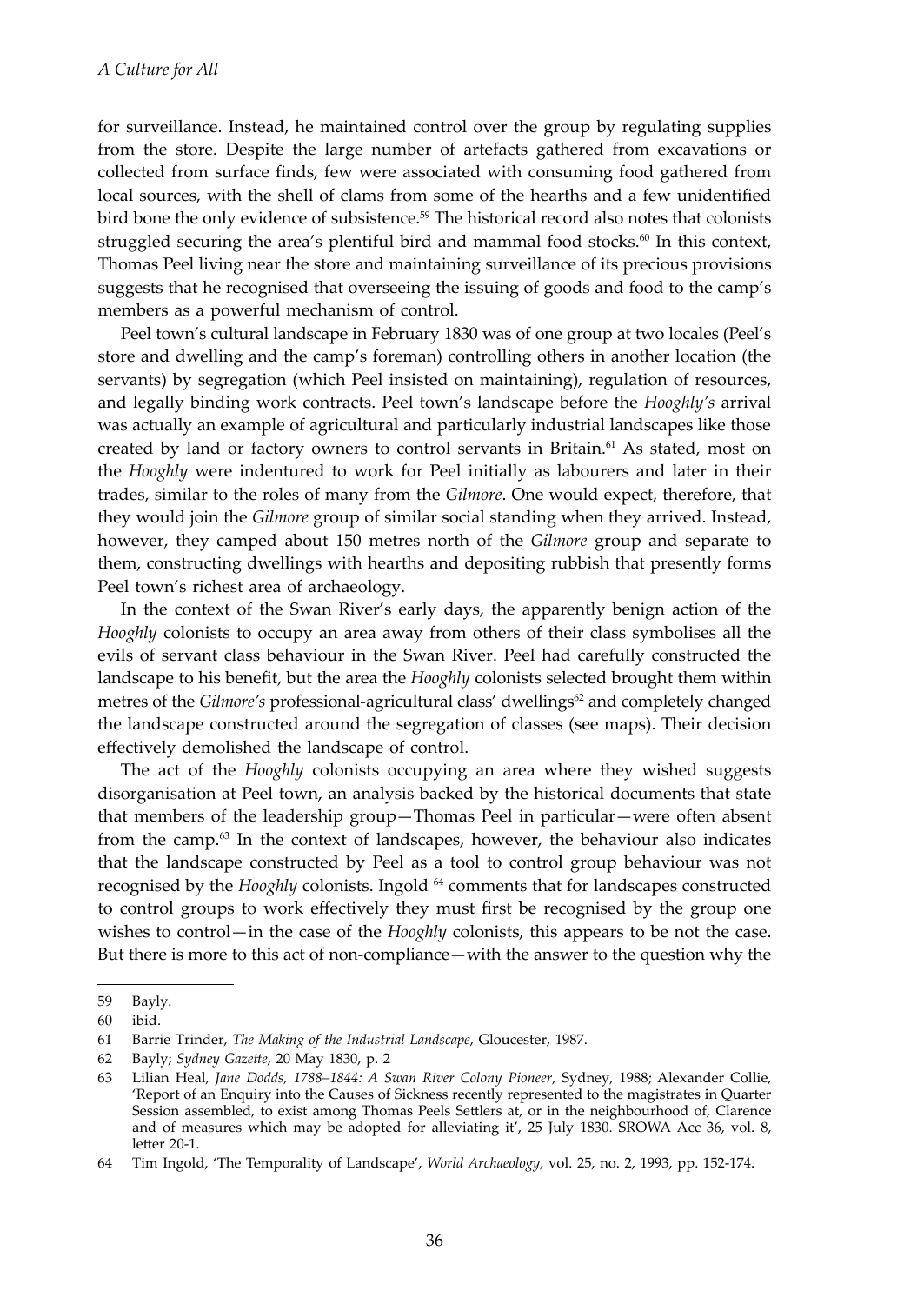*Hooghly* colonists behaved this way assisting in understanding servant class behaviour in the Swan River during this period. The reason for the *Hooghly* people's behaviour lies in what they brought with them culturally. Their conduct is more understandable in the context of individuals with British culture of the early nineteenth century. All colonists to the Swan River—including those of the servant class—had willingly left their former homes and lifestyle for one hopefully better—a desire not just applicable to the professional-agricultural classes like Peel. Furthermore, what occurred at Peel town with the arrival of colonists from the *Hooghly* suggests that personal improvement and aspiration were not class-specific for members of the British Empire—it also applied to servants and tradespeople who were not submissive or overly resistive, but just wished to better themselves. This was the mantra of the British, and this philosophy most likely applied to most of the servant classes brought to the Swan River. The mindset—no different to that of the professional-agricultural class—and ensuing behaviour resulted in a negative perception from the professional-agricultural class.

What the *Hooghly* colonists experienced immediately upon arrival at the Swan River also influenced their behaviour. According to Bayly, who was second officer of the *Hooghly*, passengers from his ship observed those from the *Gilmore* lying around idly and affected by alcohol.65 As a result, the *Hooghly* colonists decided *en masse* to settle elsewhere instead of with inhospitable individuals of the same class.<sup>66</sup> To the professionalagricultural class at Peel town—Thomas Peel, the camp foreman and others—the *Hooghly*  group's behaviour, like the behaviour of other servants in the Swan River colony who 'find their own value and act accordingly'<sup>67</sup> had an air of insubordination, and it is in this guise that most servant behaviour is presented in the Swan River's early days. However, the behaviour is understandable in the context of people simply wishing to better themselves.

Despite the changing landscape, Thomas Peel or his foreman still maintained control of supplies from the camp store. Conditions at Peel town worsened as the months passed. The material evidence left behind by colonists reveal the true hardships faced by Peel's colonists. Associated with the hearths are preserved layers of charcoal accumulated over the time of the camp's occupation. The charcoal in the layers formed by the hearths' periodic cleaning show an unusual pattern—the species of plant the charcoal come from changed over time. The oldest, basal layers comprise charcoal from local trees and plants like *Eucalyptus* and *Banksia*, but in younger deposits, it changes to *Quercus*, *Ulmus* and *Pinus—*oak, elm and pine respectively. The fragments of charcoal, like the words on the pages of a book, tell a story. As nearby sources of native vegetation for firewood dwindled because of overuse by the large group, colonists first had to extend their range of collecting local fuels. However, the imbalance between the energy and time needed for firewood collection versus the time before repeating the excursion was reached quickly, forcing colonists to find alternatives. The archaeology suggests that the alternative was to use timber objects brought with them from Britain as fuel. Other artefacts—like fragments of copper sheathing and sheathing nails—found with the layers of charcoal, propose that some colonists scavenged ship's timbers from the Cockburn

<sup>65</sup> Bayly, 18 February 1830.

<sup>66</sup> *Sydney Gazette*, 20 May 1830.

<sup>67</sup> Moore.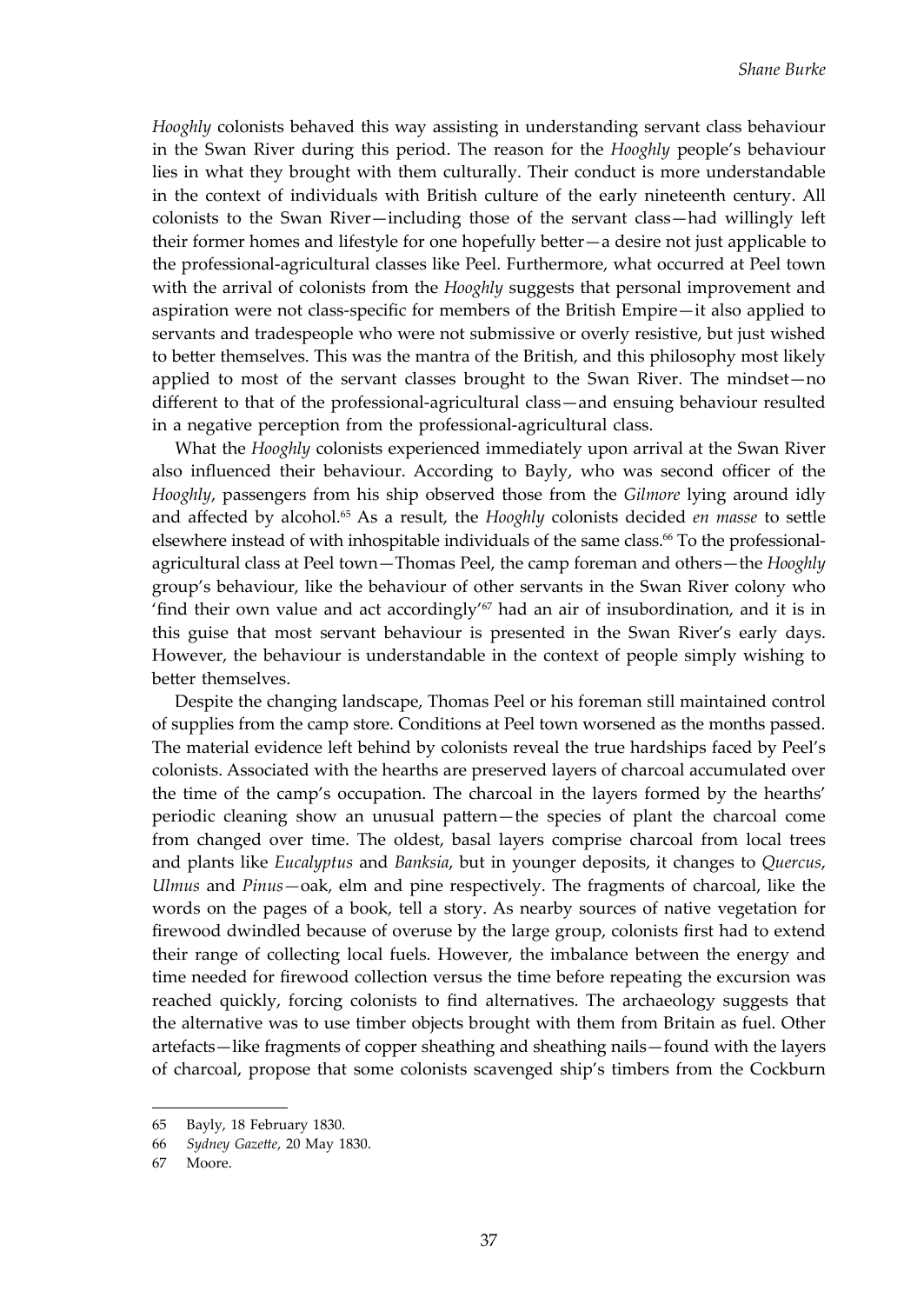Sound coast, while brass drawer knobs and small iron based hinges suggest that others used furniture. This implies severe stress but also heartbreak for all at Peel town, with the conditions resulting in a cultural environment unseen previously by most at the camp. The arrival of colonists from the *Rockingham* in May 1830 could not have improved conditions, but for some from this ship the stay at Peel town was short. Within four weeks of their arrival in mid-May 1830, 13 families and at least 12 single men had moved south to one of two sites: Mangles Bay and another near the Murray River.<sup>68</sup>

On 7 July 1830, a group of 20 men and their families petitioned the magistrates at Fremantle for release from their contracts to Peel due to the non-payment of their wages.<sup>69</sup> A week later, the magistrates George Leake, Thomas Bannister and James Henty released four single men and two married men (and by default, their wives and children).<sup>70</sup> The decision by the magistrates was the death knell of Peel's planned settlement scheme. Over the next three weeks, all associated with the 7 July meeting obtained release, with five men, two women and three children leaving on 17 July and a further nine single men on 24 July.<sup>71</sup> And it got worse for Peel. In October 1830, a deputation to the camp from Stirling suggested to the remaining Peel colonists that payment of their passage money to Peel would release them of their contractual obligations.<sup>72</sup> Most took advantage of this suggestion and were gone by November 1830.  $^{73}$  A few lingered until June or July 1831 though were 'mostly sick and cripples'.<sup>74</sup>

#### *Conclusion*

Most primary and secondary written sources relating to the earliest days of the Swan River's settlement are disparaging of the servants and workers. They are portrayed in such documents as uneducated, ignorant and forced by circumstances in a changing Britain to live a hand-to-mouth existence there. They did, however, have value as labourers and servants to the professional-agricultural class in the new British colony of the Swan River. The rapid change in the cultural environment resulting from the colonisation of the Swan River presents a milieu causing behaviour from the servant classes that was considered untraditional and inappropriate. However, in the context of who the British were, the behaviour of the servants and workers was the model the culture espoused in Britain, and it appears that the professional-agricultural classes were naive in believing that 'traditional' meant workers and servants carrying out their wishes without question.

72 *Perth Gazette,* 7 May 1833, pp. 75-6.

<sup>68</sup> Collie; R. Robinson, W. Adams, J. Parsons, R. Palmer, S. Martin, J. Tuckey, W. Glyde, T. Ecott, R. Batts, J. Pollard and G. Read, Letter to James Stirling, 30 August 1830. SROWA, Acc 36, vol. 8, Letter 125.

<sup>69</sup> Magistrates of Fremantle, Releasing 5 men from the servitude of Mr Peel: Thos Harrison, William Hird, John Outridge, William Dolton, John Smith, 17 July 1830. SROWA Acc 36, vol. 7, Letter 184, 187.

<sup>70</sup> Magistrates of Fremantle, Releasing 6 men from the servitude of Mr Peel: Henry R Bond, Wm Russell, James Goodman, Wm Gaze, Ed Boothman, T Lipscomb, 17 July 1830. SROWA Acc 36, vol. 7, Letter 163-5.

<sup>71</sup> Magistrates of Fremantle, Releasing 5 men; Magistrates of Fremantle, Releasing 6 men.

<sup>73</sup> Richard Meares, Letter to J.S. Roe, November 1830. SROWA, Acc 1856, Cons 5000, Item SDUR, Letter M<sub>1-67</sub>

<sup>74</sup> Adam Elmslie, Letter to James Stirling, 29 June 1831. SROWA Acc 36, vol. 16, Letter 102.